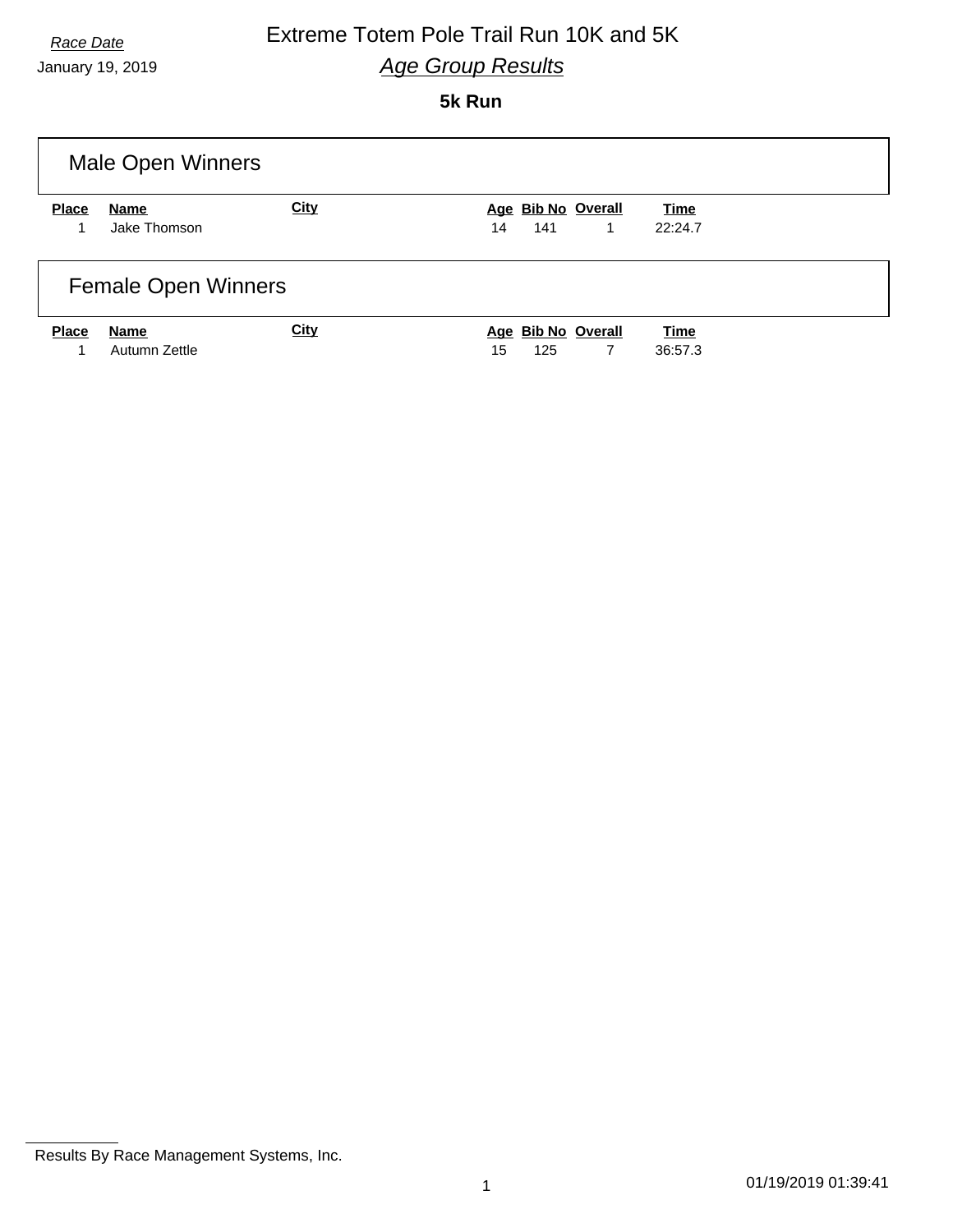January 19, 2019

### **5k Run**

| Male 10 and Under                                                                   |             |                                                                                                                                 |
|-------------------------------------------------------------------------------------|-------------|---------------------------------------------------------------------------------------------------------------------------------|
| <b>Place</b><br><b>Name</b><br>1 * Levi Conley                                      | <b>City</b> | Age Bib No Overall<br><b>Time</b><br>9<br>119<br>9<br>39:01.0                                                                   |
| Male 11 to 19                                                                       |             |                                                                                                                                 |
| Place<br><u>Name</u><br>1 * Collin Kellum<br>2 * Adam Zettle<br>3 * Nicholas Hendon | <b>City</b> | Age Bib No Overall<br>Time<br>14<br>139<br>$\overline{2}$<br>26:26.2<br>15<br>124<br>32:12.5<br>4<br>15<br>122<br>44:33.7<br>11 |
| Female 20 to 29                                                                     |             |                                                                                                                                 |
| <b>Place</b><br><b>Name</b><br>1 * Laurie McManus                                   | <b>City</b> | Age Bib No Overall<br><b>Time</b><br>27<br>138<br>13<br>1:12:25.4                                                               |
| Male 30 to 39                                                                       |             |                                                                                                                                 |
| <b>Place</b><br><b>Name</b><br>$1 *$<br>Donald Hendon<br>2 * James Conley           | <b>City</b> | Age Bib No Overall<br>Time<br>39<br>114<br>6<br>32:49.9<br>37<br>118<br>38:55.5<br>8                                            |
| Female 30 to 39                                                                     |             |                                                                                                                                 |
| <b>Place</b><br><b>Name</b><br>1 * Alesia Hendon                                    | City        | Age Bib No Overall<br><b>Time</b><br>33<br>115<br>10<br>39:25.8                                                                 |
| Male 50 to 59                                                                       |             |                                                                                                                                 |
| <b>Place</b><br><b>Name</b><br>1 * Tim Shanks<br>2 * Randy Zettle                   | <b>City</b> | Age Bib No Overall<br><b>Time</b><br>28:53.8<br>50<br>116<br>3<br>58<br>123<br>5<br>32:13.6                                     |
| Female 50 to 59                                                                     |             |                                                                                                                                 |
| <b>Place</b><br><b>Name</b><br>$1 *$<br>Leigh Tanner                                | City        | Age Bib No Overall<br><b>Time</b><br>56<br>109<br>14<br>1:21:54.7                                                               |

Results By Race Management Systems, Inc.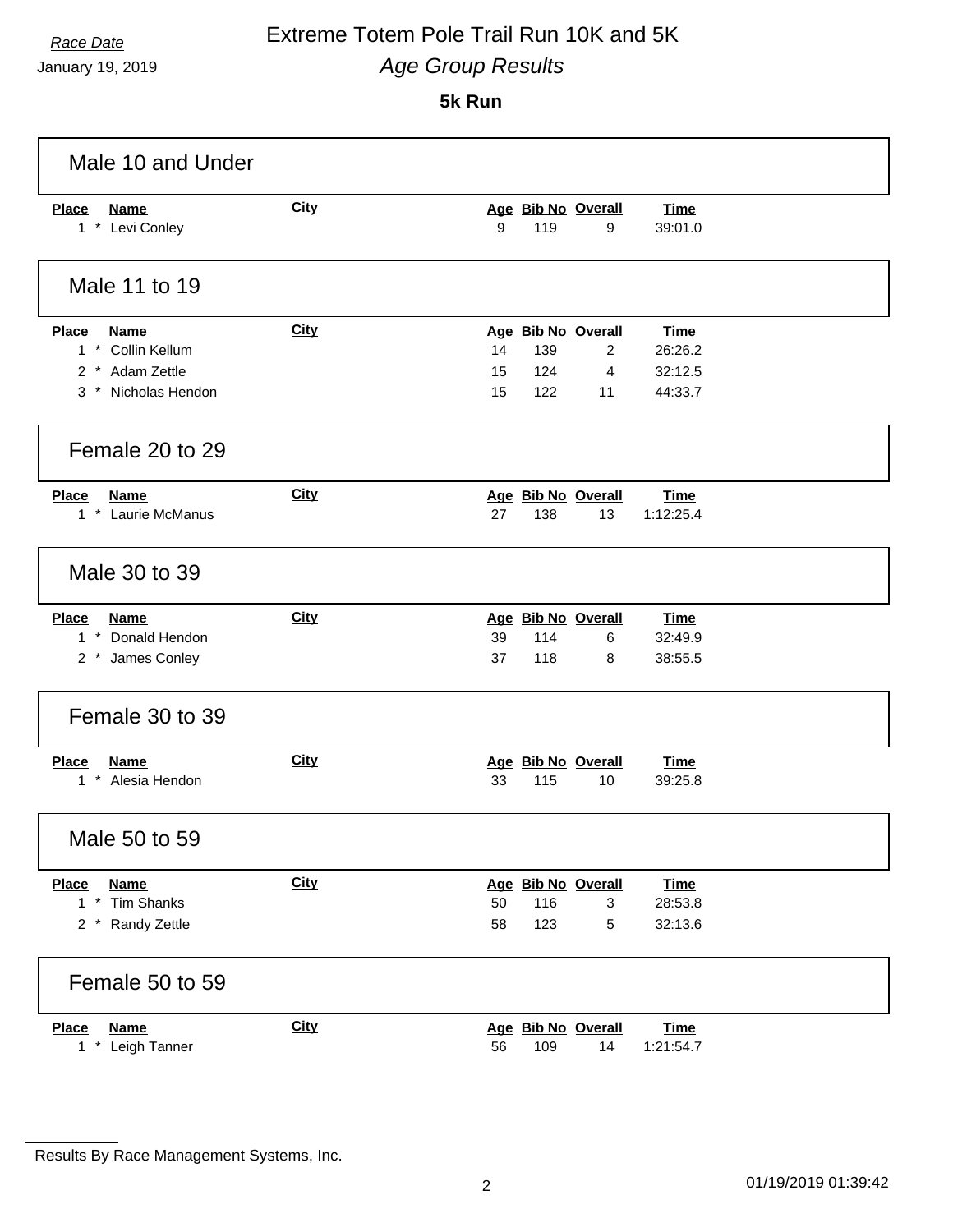January 19, 2019

### **5k Run**

|              | Female 60 to 69                   |             |                                       |                          |
|--------------|-----------------------------------|-------------|---------------------------------------|--------------------------|
| <b>Place</b> | <u>Name</u><br><b>Betsy Clark</b> | <b>City</b> | Age Bib No Overall<br>127<br>61<br>12 | <b>Time</b><br>1:02:51.5 |

Results By Race Management Systems, Inc.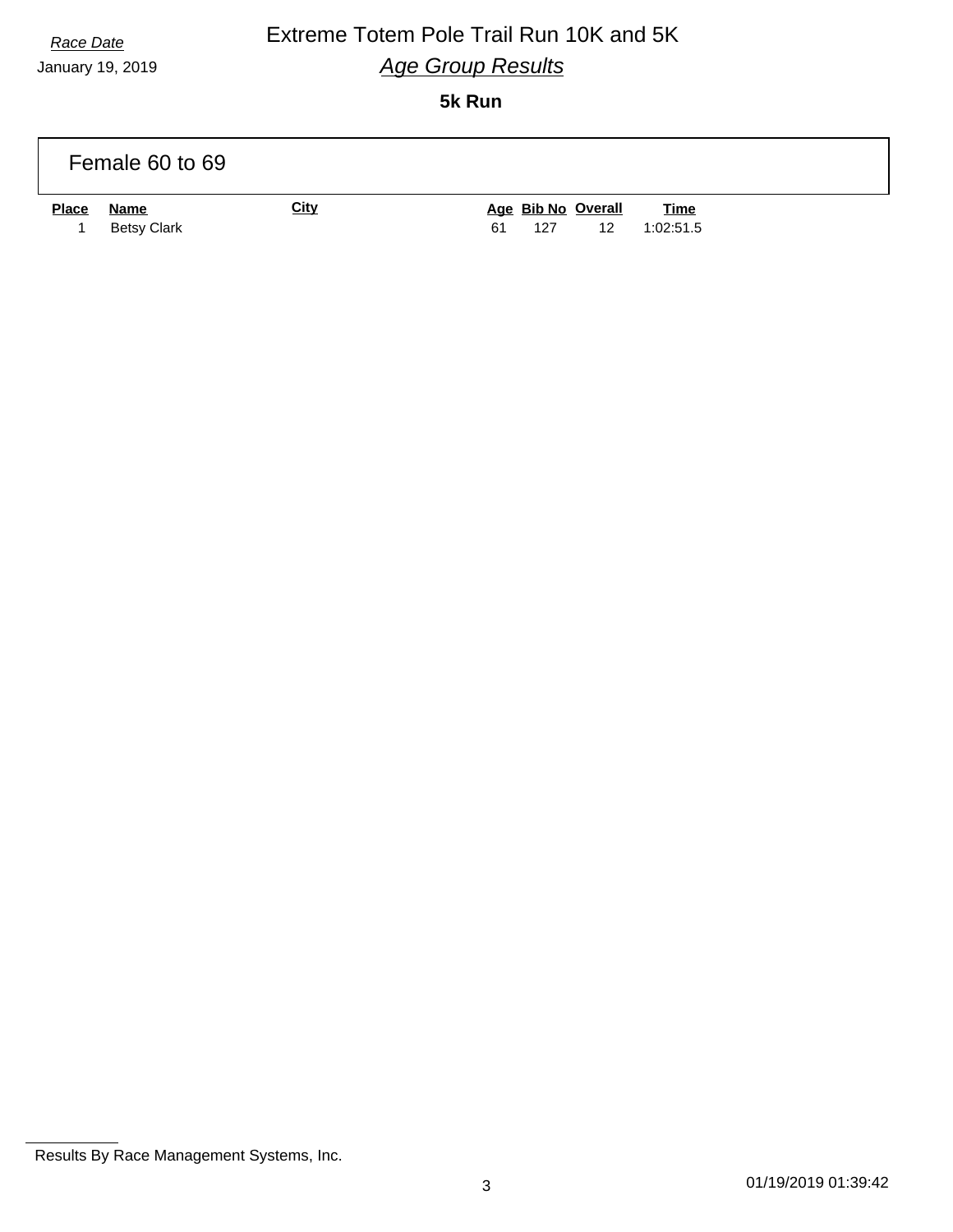January 19, 2019

## **5K Walk**

|              | <b>Male Open Winners</b>      |             |                                      |                        |
|--------------|-------------------------------|-------------|--------------------------------------|------------------------|
| <b>Place</b> | Name<br>Derrick McInnis       | <b>City</b> | Age Bib No Overall<br>3<br>113<br>40 | <b>Time</b><br>41:16.9 |
|              | <b>Female Open Winners</b>    |             |                                      |                        |
| <b>Place</b> | Name<br><b>Christy Wright</b> | <b>City</b> | Age Bib No Overall<br>26<br>104<br>1 | <b>Time</b><br>36:50.2 |

Results By Race Management Systems, Inc.